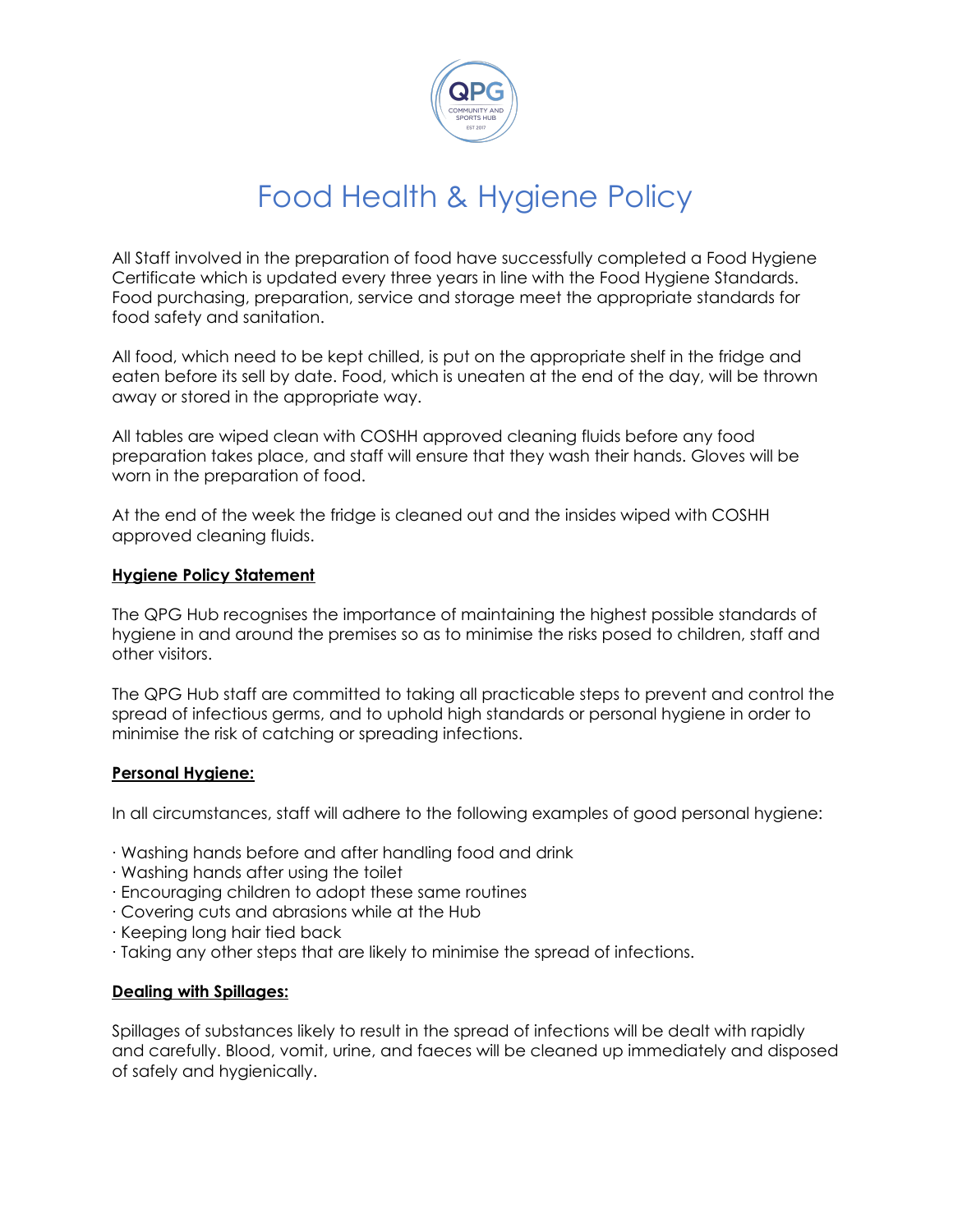

# Food Health & Hygiene Policy

Staff will wear disposable plastic gloves and an apron while using bleach or disinfectant solution, and wash themselves thoroughly afterwards. Children will be kept well clear whilst these situations are dealt with.

### **First Aid Hygiene:**

Further to the provisions set out in the Health, Sickness and Medication policy, the designated First Aider will be mindful of the need to observe the highest standards of personal hygiene when administering any treatment to children.

As such, they will wash their hands thoroughly both before and after giving first aid, and ensure that plasters or disposable gloves cover any cuts, wounds or skin damage.

#### **On special Cultural and Religious Celebrations**

We provide children with the opportunity to try new foods.

All children who wish to eat are encouraged to wash their hands before snack and find a chair around a table of their choice.

Food is placed in the centre of each table, by chosen helpers, and children are encouraged to help themselves to food and drink by staff.

This develops independence through children making their own choices and encourages sharing skills and good table manners.

Snack is organised so that they are social occasions in which children and staff participate.

Fresh drinking water is constantly provided throughout the day and children have access to water and can ask for it at any point throughout the session.

The club also promotes healthy eating through cooking activities, which encourage children to think about the food that they eat, and to try different food.

No child will be forced to eat or drink something against their will, and the withholding of food and drink will never be used as a punishment or reward. All areas where food and drink are stored, prepared and eaten are prone to the spread of infections.

Therefore, staff must be particularly careful to observe high standards of hygiene in such circumstances.

To this end the following steps will be taken: